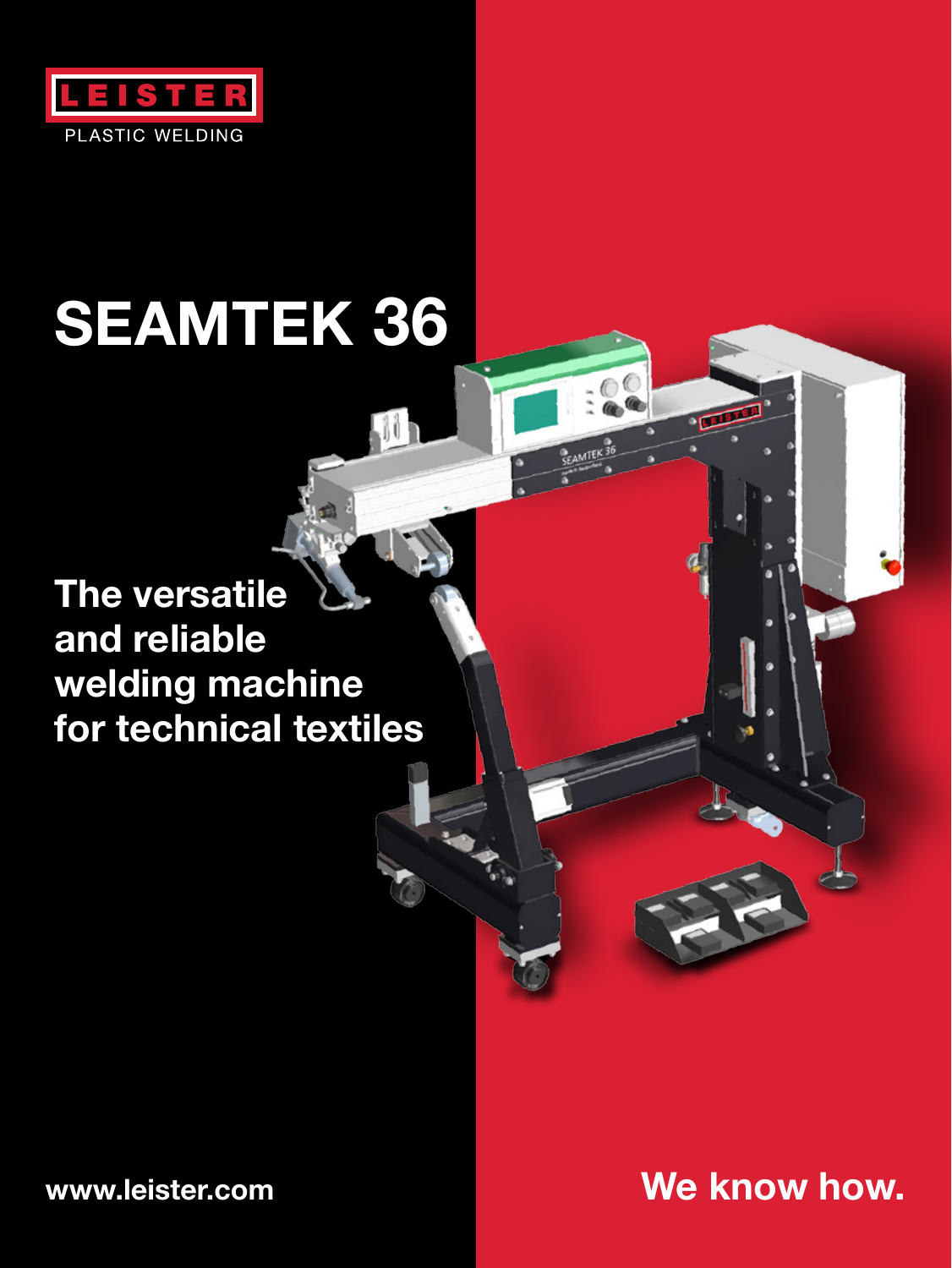### Welding machine

# SEAMTEK 36

The digital technology of the SEAMTEK 36 welding machine ensures the welding of long-lasting, perfectly welded seams. Its quick changeable, modular construction and a wide range of different pressure rollers and nozzle widths guarantee the highest flexibility. The ingenious tape guiding system make it easy to position the material and keep

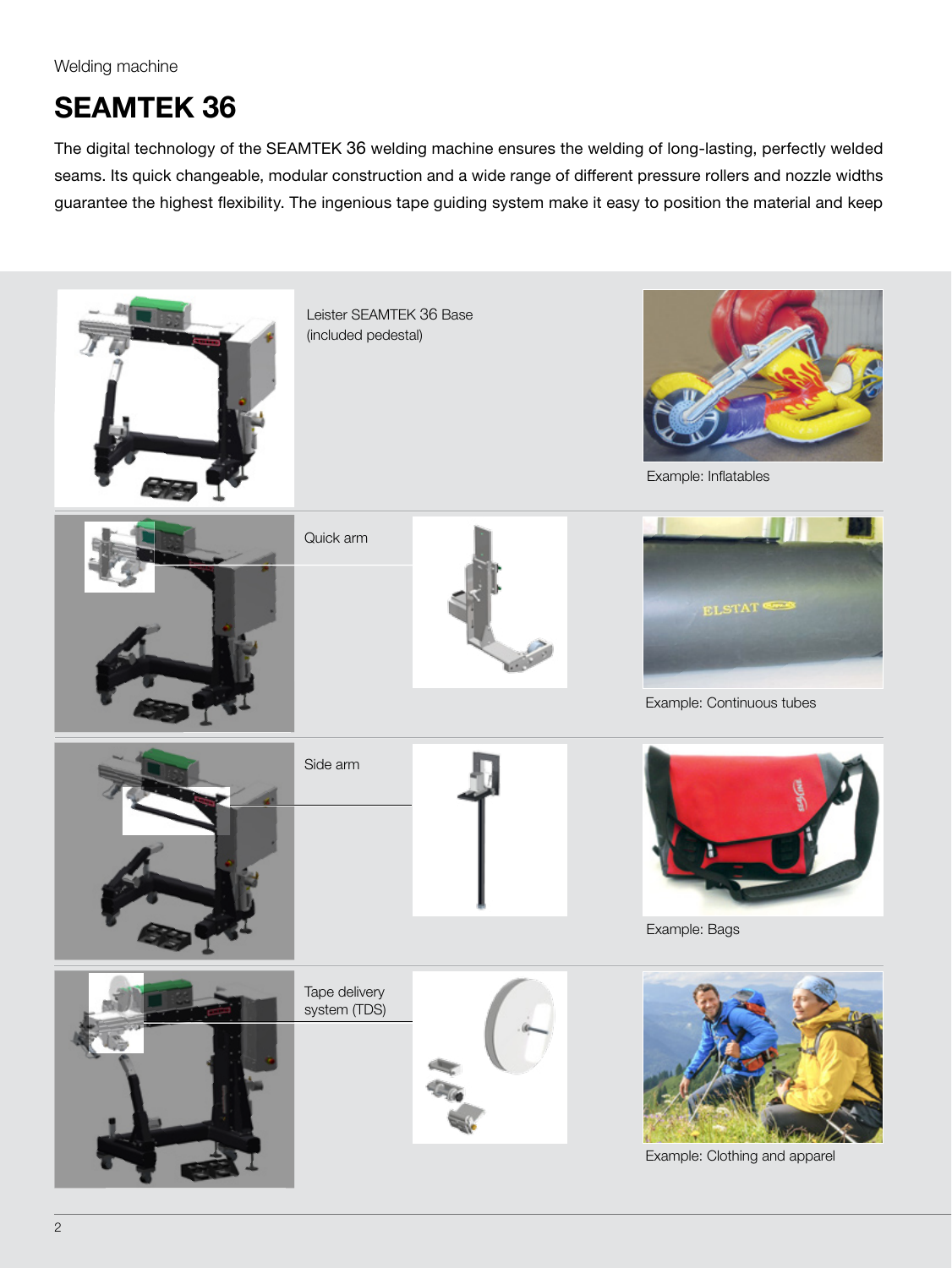it taut right up to the final point. The pedestal, included in the SEAMTEK 36 Base version, is the workinghorse of the system. Together with one of three additional kits almost every plastic weld technique is possible.

# SEAMTEK 36 for technical textiles

- Works as a seam welder or tape welder
- For different weld types like overlap, butt joints, any hem pipe, tape and prayer welds
- Test program to optimize weld parameters
- Easy access to welding process
- Multilingual touch-screen
- Modularly constructed drive rollers can be switched very quickly

# **Suitability**

- Technical textiles X X X
- Tarpaulins **X X**
- Billboards **X**

# Technical textile applications

- Sun and wind protection
- Ventilation and filter tubes
- Pool covers
- Inflatables
- Protective clothing
- Liquid and gas tanks
- Tents
- and many more

| <b>Technical data</b>                       |              |                           | <b>Article no</b>  |  |
|---------------------------------------------|--------------|---------------------------|--------------------|--|
| Voltage                                     | $V -$        | 230                       | <b>Description</b> |  |
| Power                                       | W            | 4000                      | Leister SEA        |  |
| Frequency                                   | Hz           | 50/60                     | pedestal, 2        |  |
| Temperature                                 | °C<br>°F     | $35 - 700$<br>$95 - 1292$ | 1 standard         |  |
| Speed                                       | m/min        | $0.25 - 22$               | Quick arm          |  |
|                                             | ft/min       | $0.82 - 72$               | Side arm           |  |
| Dimensions (L x W x H)                      | cm           | 170 x 80 x 170            | Tape deliver       |  |
|                                             | inch         | 67 x 32 x 67              | Accessorie         |  |
| Weight                                      | kg<br>lbs    | 330<br>728                | Standard no        |  |
| Regulated weld pressure                     | bar          | $1 - 6.2$                 | Low flow no        |  |
|                                             | psi          | $15 - 90$                 | Special tape       |  |
| Maintained air pressure                     | bar<br>psi   | 6.2<br>90                 |                    |  |
| Nozzle widths and<br>pressure roller widths | mm<br>inch   | $8 - 64$<br>$0.31 - 2.52$ |                    |  |
| Compressed air<br>requirements              | l/min<br>cfm | 28.3<br>1.0               |                    |  |
|                                             |              |                           |                    |  |

## umbers

| <b>Description</b>                                                                                                                         | <b>Article numbers</b>                                    |
|--------------------------------------------------------------------------------------------------------------------------------------------|-----------------------------------------------------------|
| Leister SEAMTEK 36 Base includes:<br>pedestal, 2 steel or silicon pressure rollers,<br>1 standard nozzle $8 - 64$ mm<br>$0.31 - 2.52$ inch | USA / Canada:<br>150.457<br>Outside USA / CDN:<br>151.162 |
| Quick arm                                                                                                                                  | 150.887                                                   |
| Side arm                                                                                                                                   | 150.774                                                   |
| Tape delivery system (TDS)                                                                                                                 | 151.161                                                   |

#### Accessories

| Standard nozzle $8-64$ mm / 0.31 $-$ 2.52 inch |  |
|------------------------------------------------|--|
| Low flow nozzle                                |  |

e nozzle